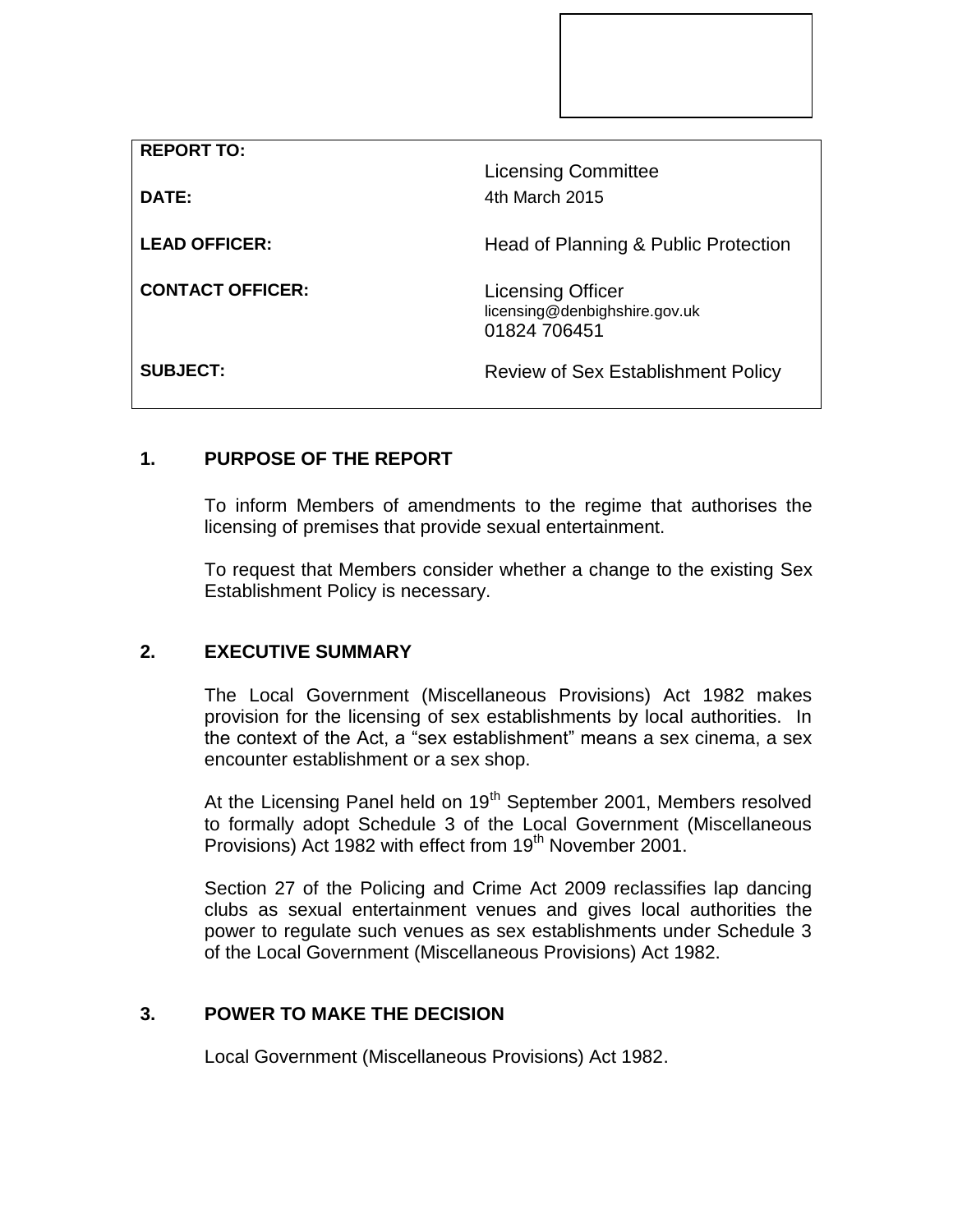#### **4. BACKGROUND**

- 4.1 When Schedule 3 of the Local Government (Miscellaneous Provisions) Act 1982 was originally adopted, Members resolved that each application should be considered on its own merits whilst taking account of certain criteria which included, the locality of the premises, the hours of opening, etc
- 4.2 Since 2005, applications for lap dancing clubs have been licensable under the Licensing Act 2003. However, the results of a 2008 consultation with local authorities highlighted concerns that this legislation did not give communities sufficient powers to control where lap dancing clubs were established. In order to address such concerns, section 27 of the Policing and Crime Act was introduced in 2010.
- 4.3 The Licensing Act does not allow for objections to be made on such grounds as the number of premises in the area, the suitability of a premises to provide such activities or the potential character of the area.
- 4.4 Section 27 gives local authorities increased powers to control the number and location of lap dancing clubs and similar venues. These powers are not mandatory and will only apply where they have been specifically adopted. Where adopted, these provisions will allow local authorities to refuse an application on wider grounds than those permitted under the Licensing Act 2003, giving local people a greater say over the regulation of lap dancing clubs and similar venues in their area.
- 4.5 Section 27 sets out the meaning of a "sexual entertainment venue" as "*any premises at which relevant entertainment is provided before a live audience for the financial gain of the organiser or the entertainer*"; "relevant entertainment" is defined as "*any live performance or live display of nudity which is of such a nature that, ignoring financial gain, it must reasonably be assumed to be provided solely or principally for the purpose of sexually stimulating any member of an audience (whether by verbal or other means).*
- 4.6 Whilst each application should be taken on its own merits, the definition of relevant entertainment would be likely to apply to the following forms of entertainment:
	- Lap Dancing
	- Pole Dancing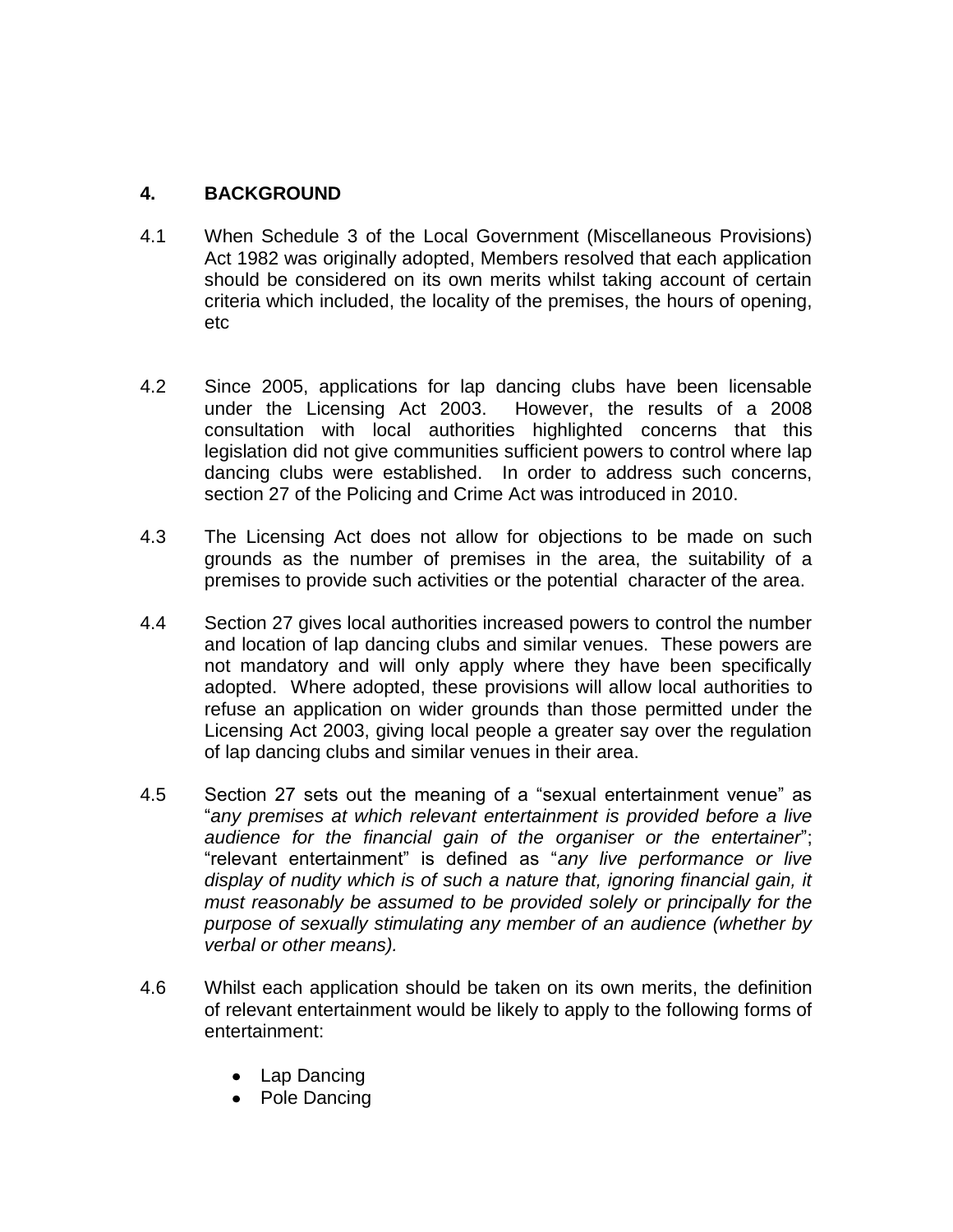- Table Dancing
- Strip Shows
- Peep Shows
- Live Sex Shows

### **5. CONSULTATION**

5.1 Should Members be minded to adopt the provisions of section 27, it will be necessary to undertake a public consultation prior to implementation.

## **6. COST IMPLICATIONS**

6.1 In the event that the amendments made by section 27 of the Policing and Crime Act are adopted, a premises where licensable activities as defined by the Licensing Act 2003 take place will still need to be licensed under that Act. This means that the vast majority of lap dancing clubs or similar venues will require both a sexual entertainment venue licence and a Premises Licence.

## **7. IMPLICATIONS ON OTHER POLICY AREAS**

Section 17 of the Crime and Disorder Act places a duty on local authorities to consider issues of crime and disorder when making licensing related decisions. When considering this, matter, Members will wish to give regard to all relevant factors, including any implications associated with the potential for the decision to impact upon issues of crime and disorder within the locality.

### **8. CONSIDERATION**

- **8.1** Members may consider the following points pertinent to their deliberations:
	- Whilst there is currently no issue with this type of premises in Denbighshire, Members may well consider the adoption of these powers as a preventative measure for any future premises.
	- If Members choose not to adopt these powers, the Council must continue to rely solely on the Licensing Act 2003 to control such premises
	- The Licensing Act only permits representations to be made which relate to one or more of the licensing objectives, namely: